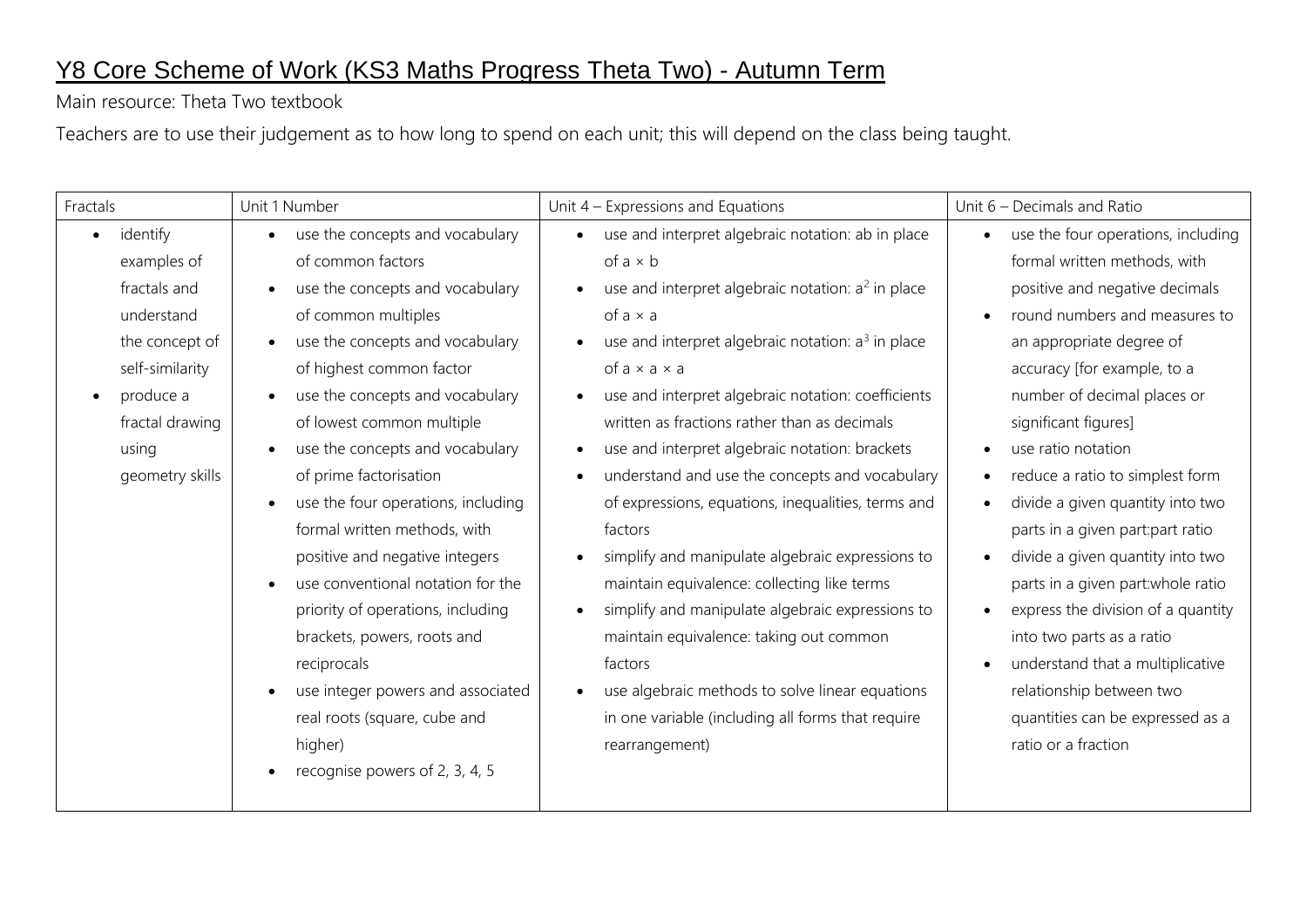## Y8 Core Scheme of Work (KS3 Maths Progress Theta Two) - Spring Term

Main resource: Theta Two textbook

| Unit $8$ – Calculating with Fractions                                                                                                                                                                                                                                                                                                                                                                                                                                                    | Unit 10 - Percentages, Decimals and                                                                                                                                                                       | Unit 2 – Area and Volume                                                                                                                                                                                                                                                                                                                                                                                           |  |  |
|------------------------------------------------------------------------------------------------------------------------------------------------------------------------------------------------------------------------------------------------------------------------------------------------------------------------------------------------------------------------------------------------------------------------------------------------------------------------------------------|-----------------------------------------------------------------------------------------------------------------------------------------------------------------------------------------------------------|--------------------------------------------------------------------------------------------------------------------------------------------------------------------------------------------------------------------------------------------------------------------------------------------------------------------------------------------------------------------------------------------------------------------|--|--|
|                                                                                                                                                                                                                                                                                                                                                                                                                                                                                          | Fractions                                                                                                                                                                                                 |                                                                                                                                                                                                                                                                                                                                                                                                                    |  |  |
| use the four operations, including<br>$\bullet$<br>formal written methods, with positive<br>and negative fractions<br>use the four operations, including<br>$\bullet$<br>formal written methods, with positive<br>and negative improper fractions and<br>mixed numbers<br>work interchangeably with terminating<br>decimals and their corresponding<br>fractions (such as 3.5 and 7/2 or 0.375)<br>and $3/8$ )<br>use standard units of mass, length,<br>time, money and other measures, | express one quantity as a<br>percentage of another<br>compare two quantities using<br>percentages<br>work with percentages<br>greater than 100%<br>interpret percentages<br>$\bullet$<br>multiplicatively | derive and apply formulae to calculate and<br>solve problems involving area of triangles,<br>parallelograms, trapezia<br>derive and apply formulae to calculate and<br>solve problems involving volume of cuboids<br>(including cubes)<br>calculate and solve problems involving<br>composite shapes<br>change freely between related standard units<br>[for example time, length, area,<br>volume/capacity, mass] |  |  |
| including with decimal quantities                                                                                                                                                                                                                                                                                                                                                                                                                                                        |                                                                                                                                                                                                           |                                                                                                                                                                                                                                                                                                                                                                                                                    |  |  |